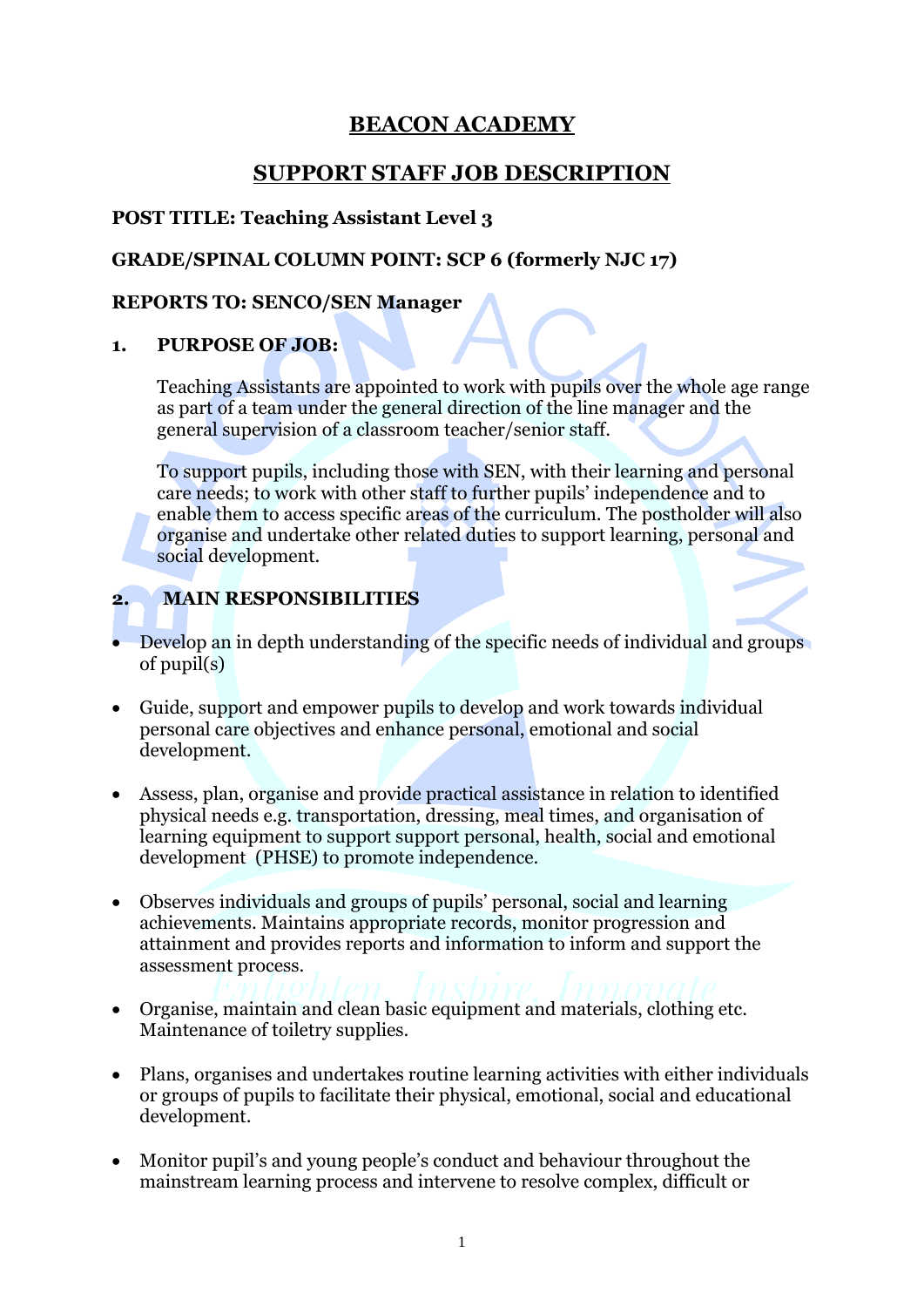challenging issues using appropriate techniques, skills strategies and routine sanctions to de-escalate potential very difficult situations or resolve conflict with individual and groups of pupils and establish, maintain or restore a safe and calm atmosphere conducive to learning and ensure the safety and wellbeing of pupils, staff and visitors.

- Advises and assists all pupils in the proper use of complex personal and learning aides and equipment and to ensure that they are available.
- Providing guidance, assistance, information and support to engage all pupils in learning activities to enable informed choices about educational and life opportunities.
- Carrying out routine administrative tasks i.e. photocopying, basic record keeping, and basic IT skills.
- Evaluates individual pupil contribution and provide feedback to the teacher and other colleagues suggesting alternative methods of differentiation that respond to identified needs.
- Preparing and clearing up classroom materials and learning areas ensuring that they are available for use.
- **Presents displays in the allocated learning environment to enhance the learning** experience and celebrate the achievements of pupils and provide information.
- Organise and participate in the supervision of individual and groups of pupils in dining, playground and circulation areas throughout the day. Ensure that pupils are engaged in appropriate activity and intervene to maintain behaviour standards and ensure wellbeing, safety and welfare.
- Participates in the organisation of and supports educational visits and outings to enhance the pupils learning experience.
- Attends training courses to respond to identified needs, support the school and contribute to ongoing professional development.
- Attends staff meetings to maintain an awareness and understanding of current issues within the school and to provide and receive information, contribute to and inform discussion.
- Provides pastoral care for pupils who are sick.
- Assisting educational and therapeutic professionals in delivering specialist support programmes to support pupils' needs.

## **3. SUPERVISION/MANAGEMENT OF PEOPLE**

No direct supervisory responsibility other than familiarisation of procedures to colleagues.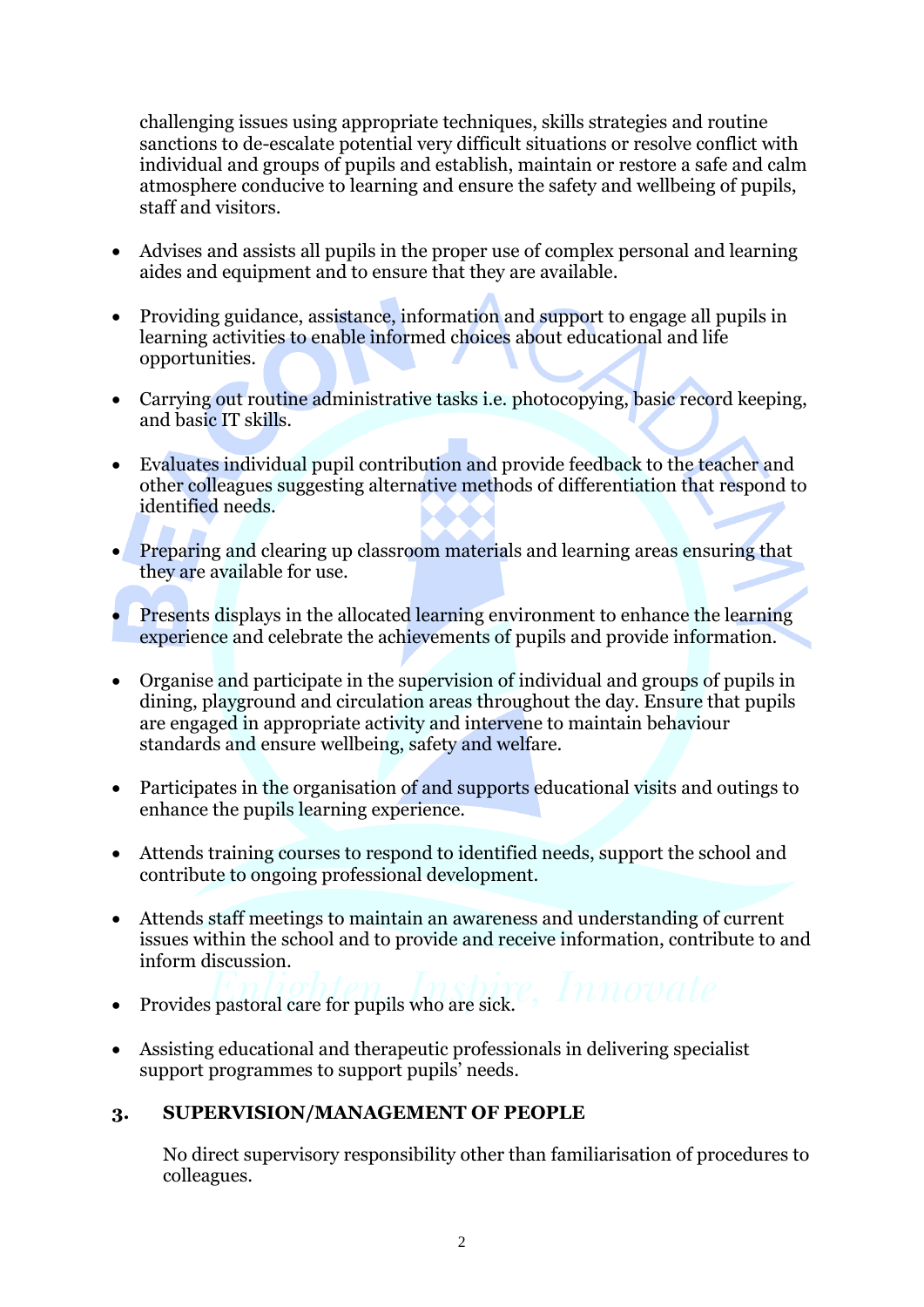Provides information, advice, support and guidance to colleagues.

## **4. CREATIVITY AND INNOVATION**

Learning is an environment where new situations will arise every day. The postholder must seek to develop positive relationships with pupils.

Contributes to the planning and development and interpretation of individual personal care programmes to best support the pupil.

Stimulating and creative presentation of displays.

Determine and implement routine options and alternatives of differentiation that respond to identified needs.

Works with individuals and small groups of pupils to identify choices and options to inform goals and targets that the individual and school can work towards.

Guidance if necessary is available from senior colleagues, school policies and procedures, Individual education plans (I.E.P's) and lesson plans etc.

## **4. CONTACTS AND RELATIONSHIPS**

**Teachers** – to work with the teacher in the planning, preparation and delivery of a broad and balanced curriculum relevant to each pupil's individual needs.

Contribute to monitoring and reporting pupils' progress and supporting learning activities.

**Pupils** – to support, assist and enable them to access the curriculum and develop social and independence skills to their fullest ability. Deliver allocated specific learning activities

**Other staff** – to work as part of a team with all pupil related staff to keep them informed of areas of concern and pupils needs, particularly when handing over at the end of a session or day.

**Parents –** to exchange personal information concerning individual pupils and provide routine guidance and advice related to pupil(s) learning.

#### *6.* **DECISION**

**Discretion** - The degree of discretion for the postholder is constrained by relevant school policies, procedures, best practice and professional guidance**.**  The postholder will determine decisions from a range of known options.

The postholder may be consulted to contribute towards developing new policies and procedures.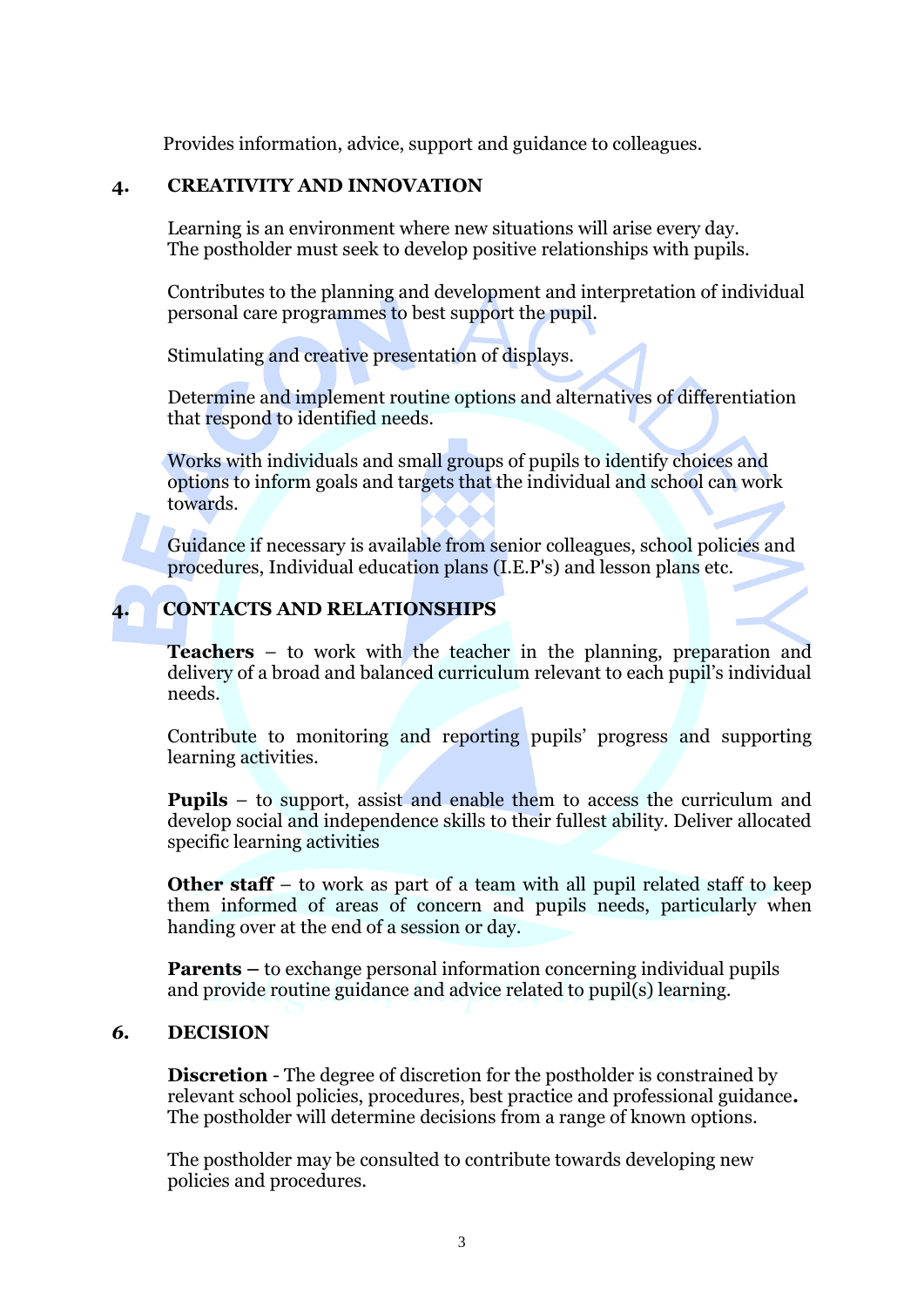Any areas of concern related to child protection issues must be immediately reported to a responsible person.

**Consequences -** The postholder works under the direction or supervision of a teacher/line manager. Any decisions will have a measurable effect for the pupil and on the education provision within the school.

Constructive and effective support of the pupil can enhance the pupils' physical and academic development.

#### 7. **RESOURCES**

Responsible for organising allocated hygiene materials, teaching materials and equipment.

Responsible for handling small sums of cash up to the value of £50.

## **8. WORK ENVIRONMENT**

## **Work Demands**

The postholder will normally work within an agreed routine which may vary dependent upon the needs/behaviour of pupils.

## **Physical Demands**

Physical effort which may be required in assisting pupils with daily routines, e.g. mobility, transfer, personal needs, lifting and handling of basic equipment, setting out classrooms and learning environments.

## **Working Conditions**

The post holder will work within the School environment with some periods of outdoor activity when supervising pupil(s) activities

## **Work Context**

The post is predominantly classroom based and some risk is posed to the personal safety of the postholder. There will be some lifting of pupils or equipment. In some instances there may be a risk of infection from exposure to pupils' bodily fluids.

## **9. KNOWLEDGE AND SKILLS**

Good standard of education particularly literacy and numeracy skills. Completion of DfES Teaching Assistants Induction Programme, NVQ 2 for Teaching Assistants or equivalent qualification or significant experience Routine administrative and ICT skills including timely record keeping.